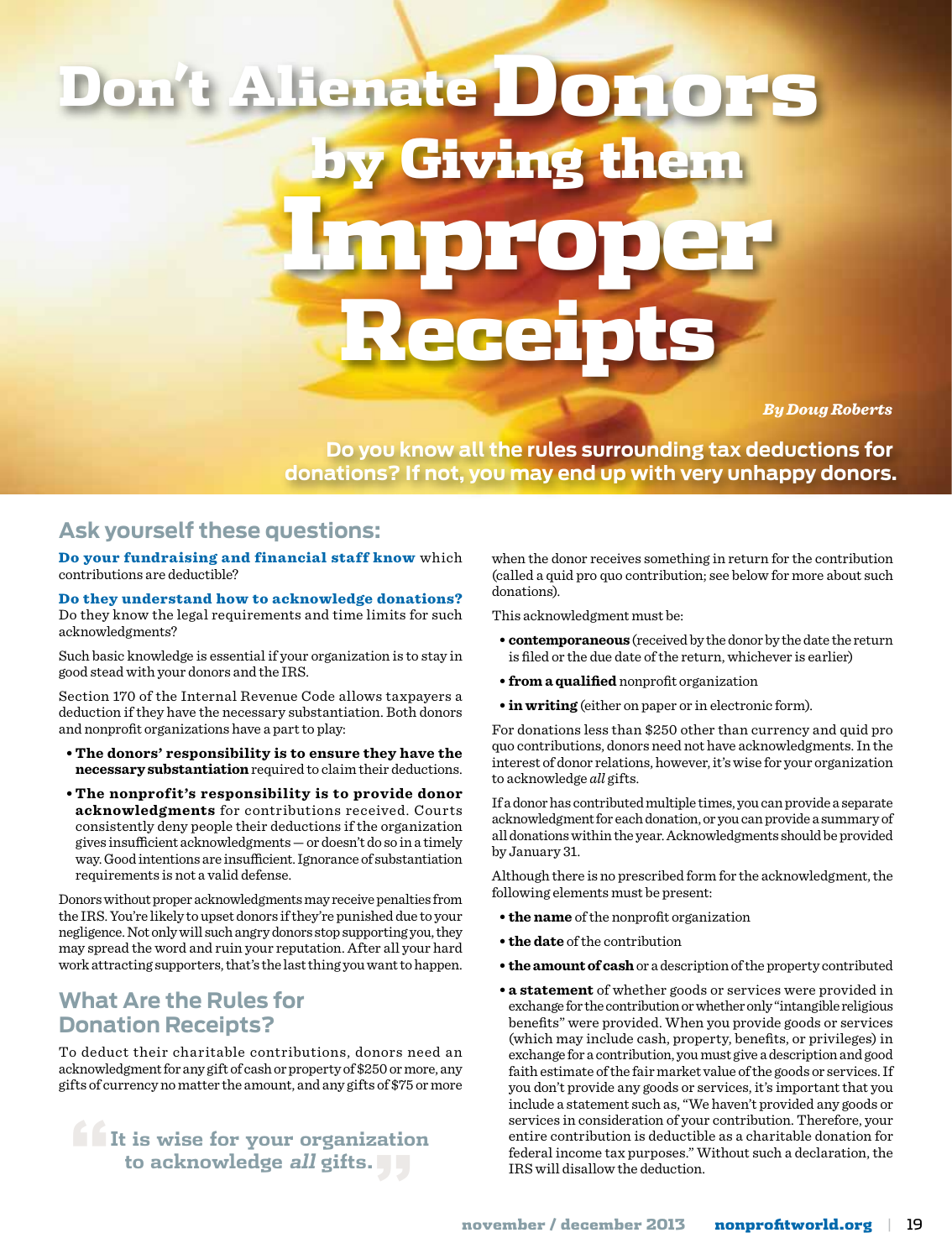You should provide a similar acknowledgment if you receive contributions through payroll deductions. However, if the payroll deduction passes through an intermediary organization (such as the Combined Federal Campaign), you needn't acknowledge it.

For contributions of property, it's the responsibility of the donor, not your organization, to value the property. But you would be wise to describe the condition of the property, since deductions for goods like household items and clothing are allowed only if they're in good condition. It's also good practice for you to tell donors that they may have to file Form 8283 for their non-cash contributions.

# **What Should You Do about Non-Deductible Donations?**

Not every contribution is deductible. Take care when you receive something of value that isn't tax-deductible. Your thank-you letters to such donors shouldn't suggest that the gift is a tax-deductible contribution. You would be well-advised to include a note clearly explaining that the contribution isn't deductible for federal income tax purposes.

Examples of common non-deductible contributions include:

- **• timeandservices** provided by a donor (although unreimbursed expenses incurred by the donor in providing the services may be deductible and are mentioned later)
- **• contributions given with a restriction** that it be given to, or for the benefit of, a specific individual
- **• the purchase price** of raffle, bingo, or lottery tickets
- **• certaincontributions of apartialinterest,** such as the rentfree use of an office building or vacation property.

IRS Publication 526 provides additional information on nondeductible contributions. If in doubt as to whether a contribution is deductible, consult a tax expert.

## **What Special Circumstances Should You Keep in Mind?**

Here are a few additional requirements that occur in certain cases.

#### **Quid Pro Quo Contributions**

When you provide goods and services in exchange for a contribution of \$75 or more, your acknowledgments should:

- **• give** the contribution amount
- **• estimate** the fair market value of the goods or services provided
- **• state** that the amount the donor may deduct for federal income tax purposes is limited to the excess of the contribution over the value of the goods or services provided.

Note that it's the *value* of the product or service that you must give the donor, not your cost to provide it. Fair market value is the price that a knowledgeable, willing, and unpressured buyer would probably pay to a knowledgeable, willing, and unpressured seller. That value may be quite different from what it costs your organization.

When you solicit such donations, your solicitation materials must clearly declare the value of the goods or services you're providing and the amount of the contribution that will be deductible. The statement

# **" It's up to volunteers to keep track of their expenditures."**

provided with the solicitation satisfies your acknowledgment requirements.

There are two times when the entire contribution is deductible and you needn't state the value of goods or services you provide:

- *1. The first exception* occurs when you provide "insubstantial" goods or services. Goods or services are insubstantial in the following cases:
	- **Thefairmarketvalueof theproductor serviceis less than 2% of the contribution** or \$102, whichever is less.
	- **• The contributionis forat least\$51,andthe goodsbear the organization'sname or logo** and are valued at \$10.20 or less (for instance, coffee mugs, address labels, t-shirts, or calendars).
	- **• Free,unorderedgoods includedwithasolicitationrequest arevaluedat\$10.20or less,** and recipients are informed they may keep the gift even if they don't make a donation.

(These dollar limits are indexed annually for inflation. Revenue Procedures 90-12 and 92-49 and the inflation adjustment in Revenue Procedure 2010-40 can be used to determine dollar limits in future years.)

- *2. The second exception* is when you provide membership benefits under the following conditions:
	- **• The membership benefits are given in exchange for donations of \$75** or less.
	- **• The benefits include privileges** (other than the right to purchase tickets to athletic events) that can be used frequently as a member (for example, free or discounted parking or discounts on services).
	- **• Youoffermember-onlyevents that costyourorganization** less than \$10.20 per person (adjusted annually for inflation).

In the following cases, you *do* need to provide a statement about member benefits in your acknowledgment:

- **• Ifmembers can'tuse theirbenefits frequently** (because, for example, there are a limited number of member events), let them know that they must report the value of the benefits.
- **• Forcontributions that includetheright topurchasetickets to anathletic event,** let donors know that they can deduct only 80% of the contribution. If the contribution includes the purchase of tickets as well, the acknowledgment should indicate the fair market value of the tickets.

Fines for failure to provide required written statements to donors are \$10 per statement up to a maximum of \$5,000 per mailing or fundraising event.

#### **Vehicles**

It's the donor's responsibility, not yours, to find someone to assess the value of donated vehicles (including cars, boats, and airplanes). If the assessed value is less than \$500, acknowledge it as a property donation as discussed above. For values greater than \$500, your acknowledgment must include the following:

- **• the donor's** tax identification number
- **• the vehicle's** identification number
- **• a statement certifying** what your organization intends to do with the vehicle.
- *If you sell the vehicle,* your receipt must include the proceeds from the sale and a statement that the taxpayer's deductible amount can't exceed the gross proceeds from the sale.
- *For vehicles not intended for resale,* your statement should state the intended use and duration of such use.